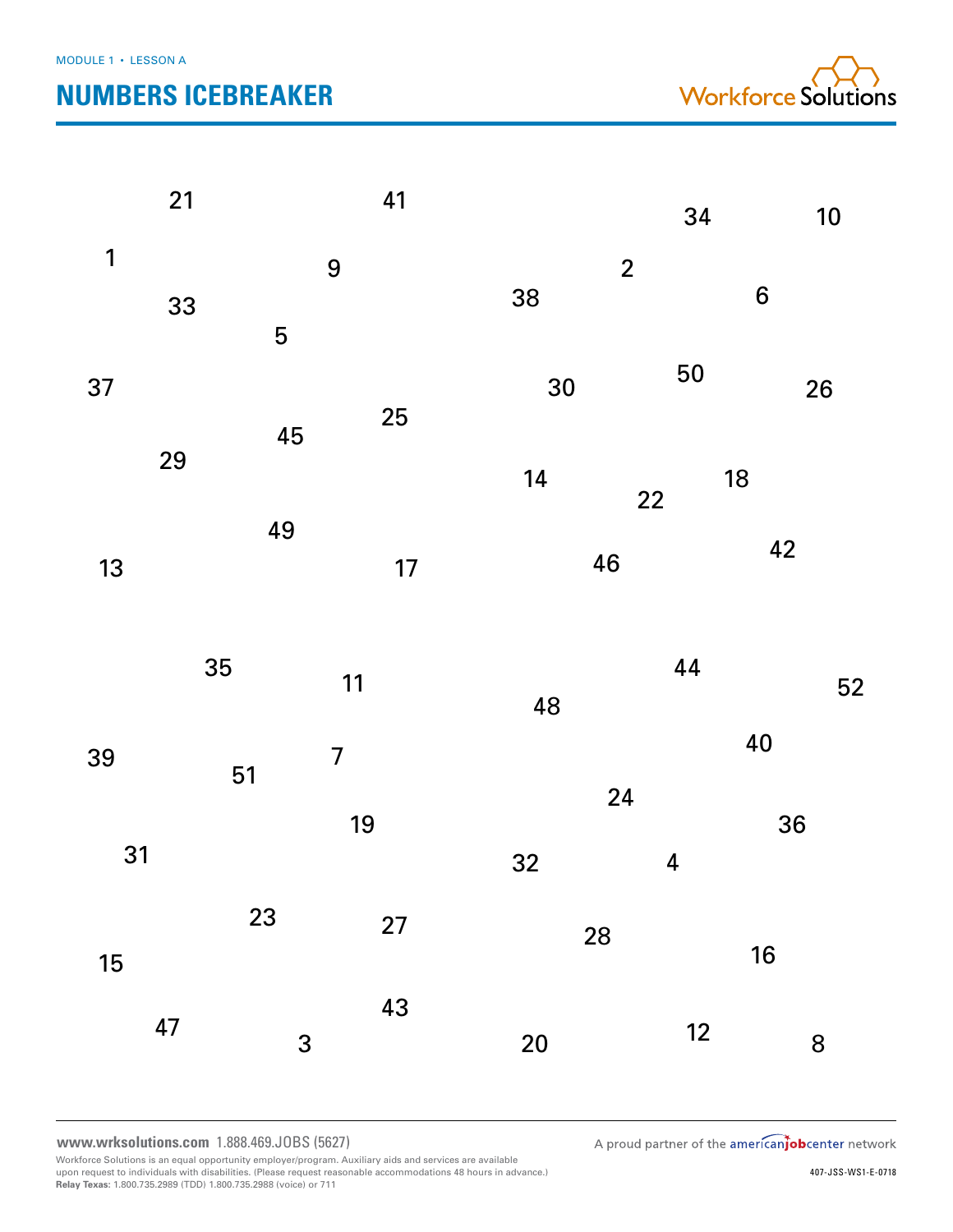

# **VOLUNTEER #1 SCRIPT**

**Facilitator:** "Tell me about yourself."

**Volunteer:**

"What do you want to know?"

**Facilitator:** "Describe your experience."

**Volunteer:** Choose ONE of the answers below and give no other information.

• "Like what for instance?"

- "What exactly are you looking for?"
- "What job are you hiring for again?"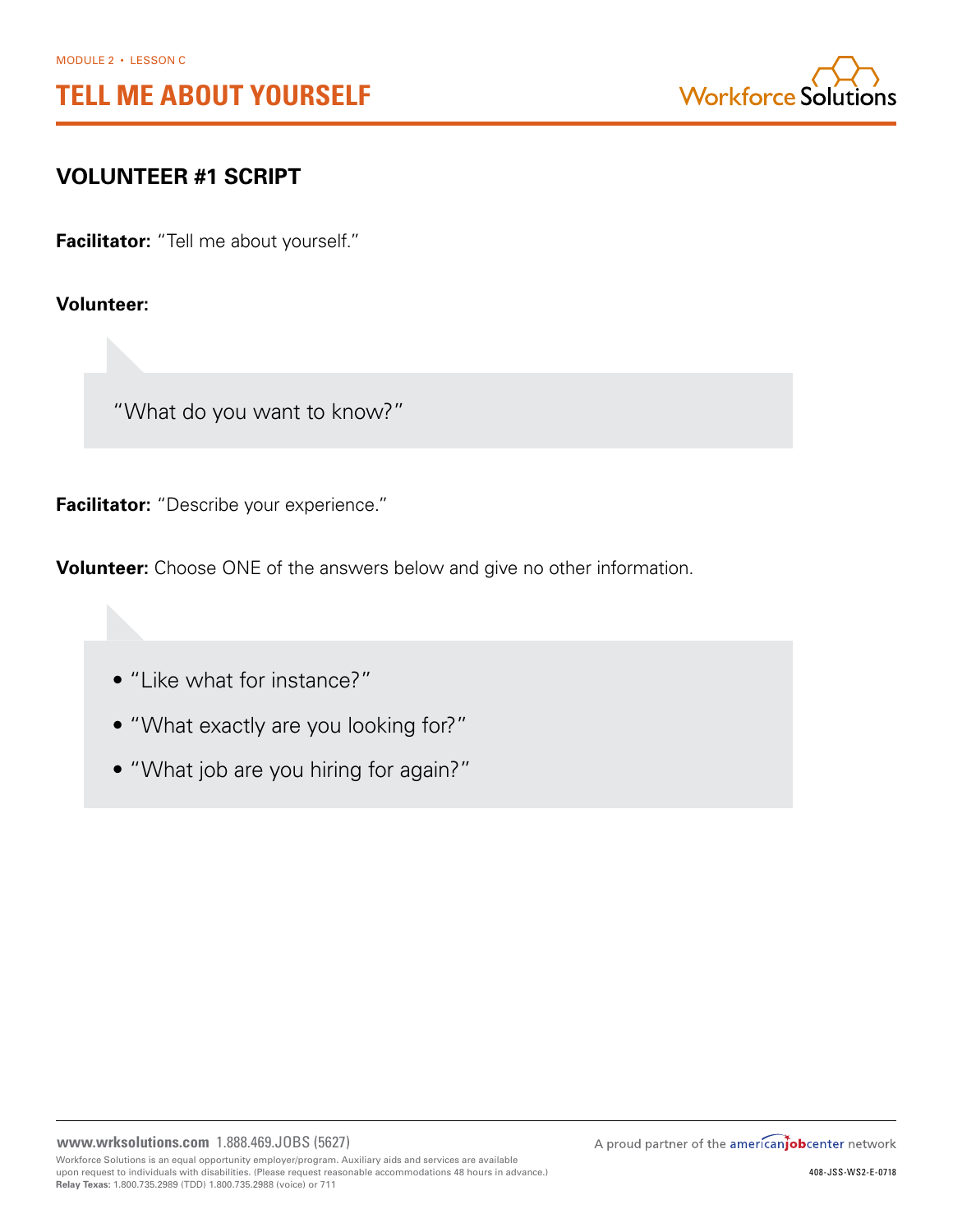

# **VOLUNTEER #2 SCRIPT**

**Facilitator:** "Tell me about yourself."

**Volunteer:**

Well, I was born and raised in Houston. I mostly hang out with my friends and go to clubs on the weekends. I have the finest clothes and love music. I DJ on the weekends a lot and make a lot of money. I have had a couple of jobs but didn't like most of my bosses, but you know I did it. I got a family to feed and rent to pay, and my momma lives not too far from me. And she needs some help too.

I have been out of work for about six months now and I really need a job. I mean I'm not sure how I am going to pay my bills this month if you don't hire me. I'm truly willing to do just about anything if you will give me a chance.

**Facilitator:** "Can you work the 7 a.m. to 3 p.m. shift?"

# **Volunteer:**

Yes, but I have to take my kids to daycare, so I won't actually be able to come in until about 9 a.m."

**www.wrksolutions.com** 1.888.469.JOBS (5627) Workforce Solutions is an equal opportunity employer/program. Auxiliary aids and services are available upon request to individuals with disabilities. (Please request reasonable accommodations 48 hours in advance.) **Relay Texas:** 1.800.735.2989 (TDD) 1.800.735.2988 (voice) or 711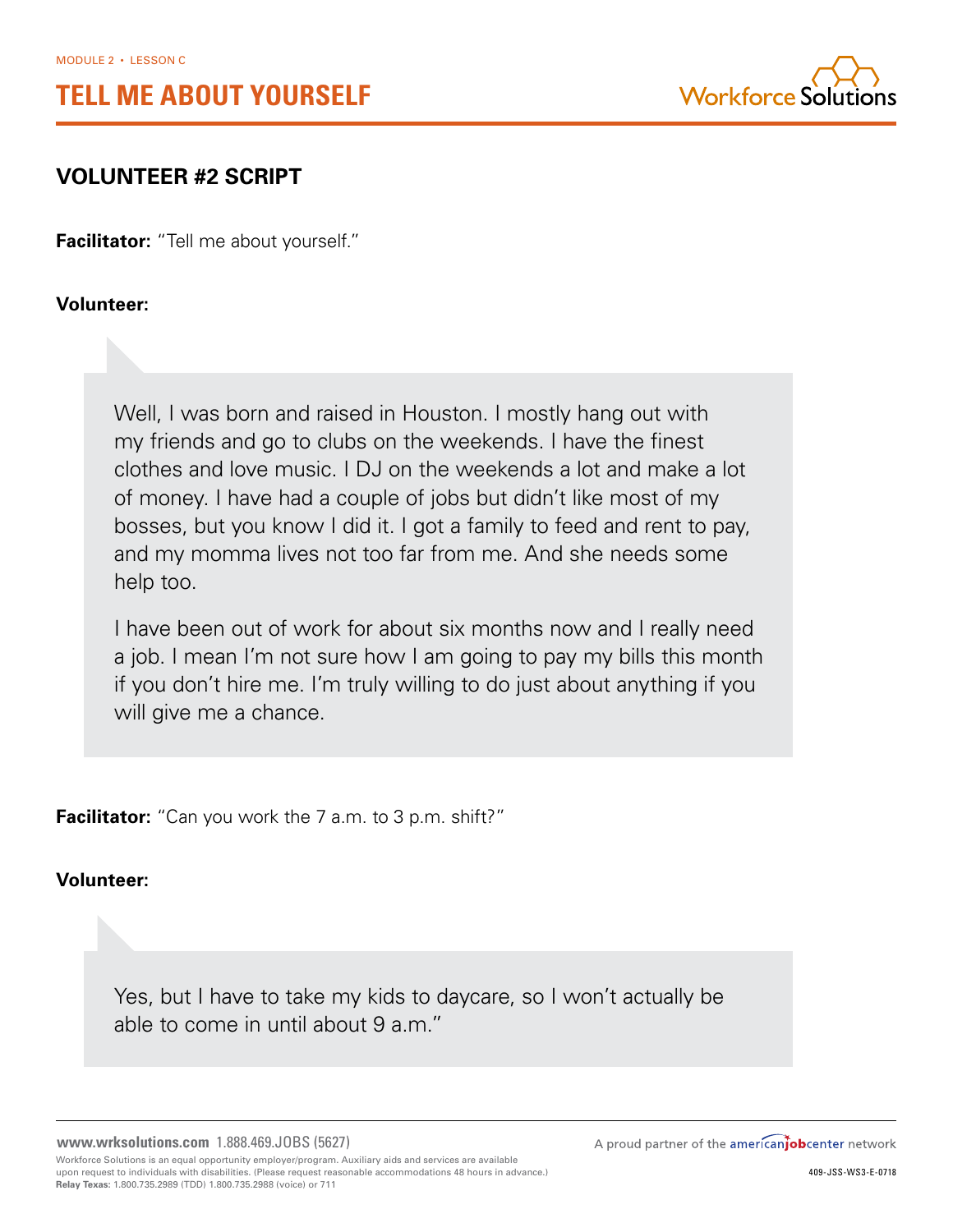

# **VOLUNTEER #3 SCRIPT**

**Facilitator:** "Tell me about yourself."

**Volunteer:** Act out the tip and read the script.

TIP: When you enter the room, shake hands, make eye contact, and introduce yourself to every person on the interview panel.

My name is \_\_\_\_\_\_\_\_\_\_\_\_\_\_\_\_\_\_. I have worked in construction about 2 ½ years, and I have laid concrete and worked in new construction. I have built frames and installed doors, have roofing experience and laid shingles. I'm good at using heavy equipment, drills, and nail guns. I have my own car, steel-toed boots, and safety equipment.

I have worked with and learned from a Master Electrician. Some projects I've worked on include Memorial Hermann hospital projects, local restaurants, and hotel buildings. I am coachable, get along well with others, and am looking for work in construction.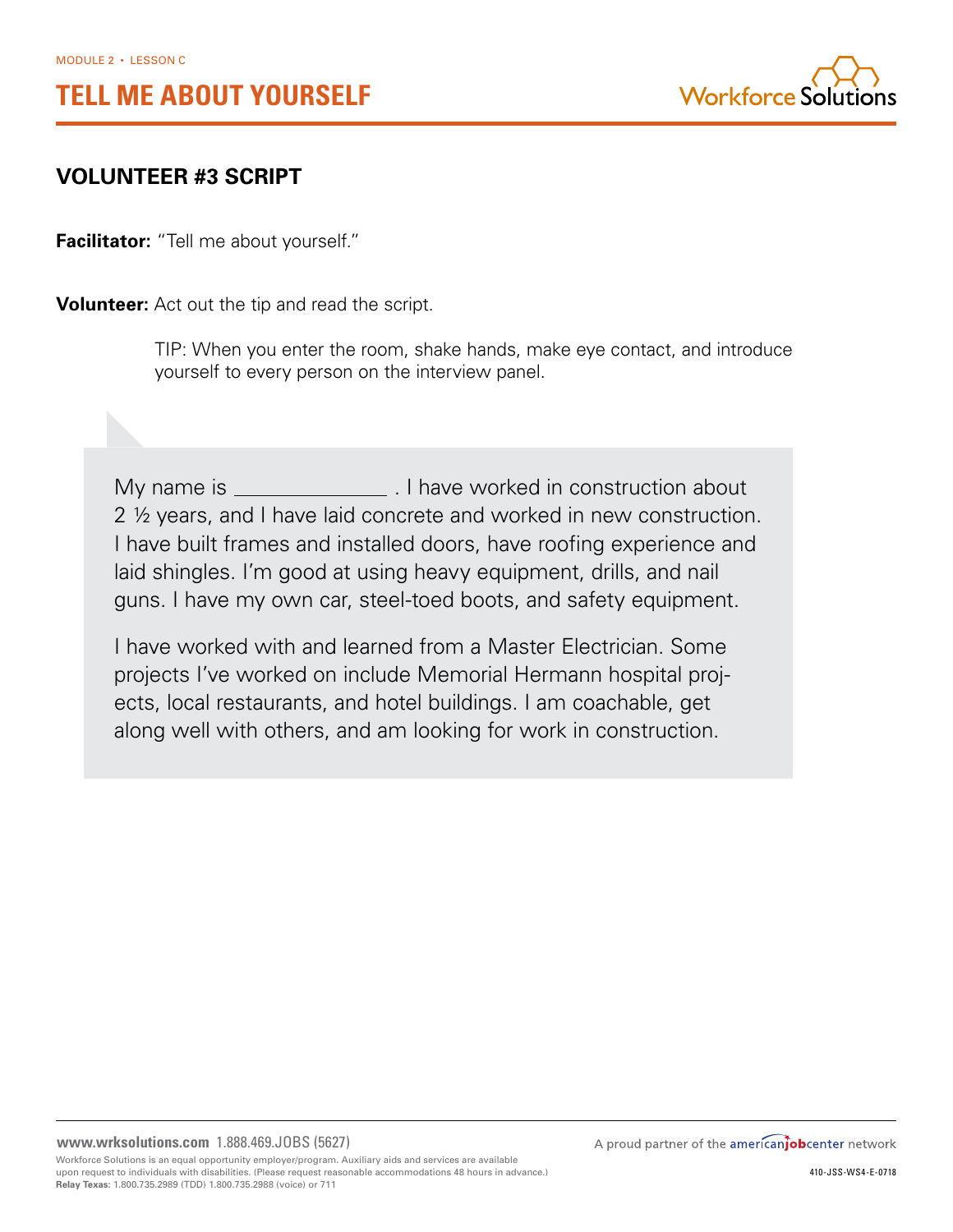# **COMMUNICATION SCRIPTS**

 **A.** "I'm very confident I am the best candidate for this job."

Say in a very soft voice, slouch, look down, and play with your shirt.

- **B.** "I'm very confident I am the best candidate for this job!" Use a very loud, arrogant tone, while making direct eye contact.
- **C.** "I'm confident I'm a great candidate for this job!" Speak in a friendly tone, with a smile, while making eye contact.
- **D.** "I'm very confident I am the best candidate for this job!" Talk really quickly and run the words together.
- **E.** "I'm a people person."

Cross your arms, frown, and use a harsh tone.

# **F.** "I'm a people person."

Deliver with a big smile, open arms, and with a friendly tone.

# **G.** "I'm a people person."

Pretend to chew gum and look at your cell phone.

# **H.** "I AM a people person."

Use lots of hand gestures and stress every single word.

**www.wrksolutions.com** 1.888.469.JOBS (5627)

Workforce Solutions is an equal opportunity employer/program. Auxiliary aids and services are available upon request to individuals with disabilities. (Please request reasonable accommodations 48 hours in advance.) **Relay Texas:** 1.800.735.2989 (TDD) 1.800.735.2988 (voice) or 711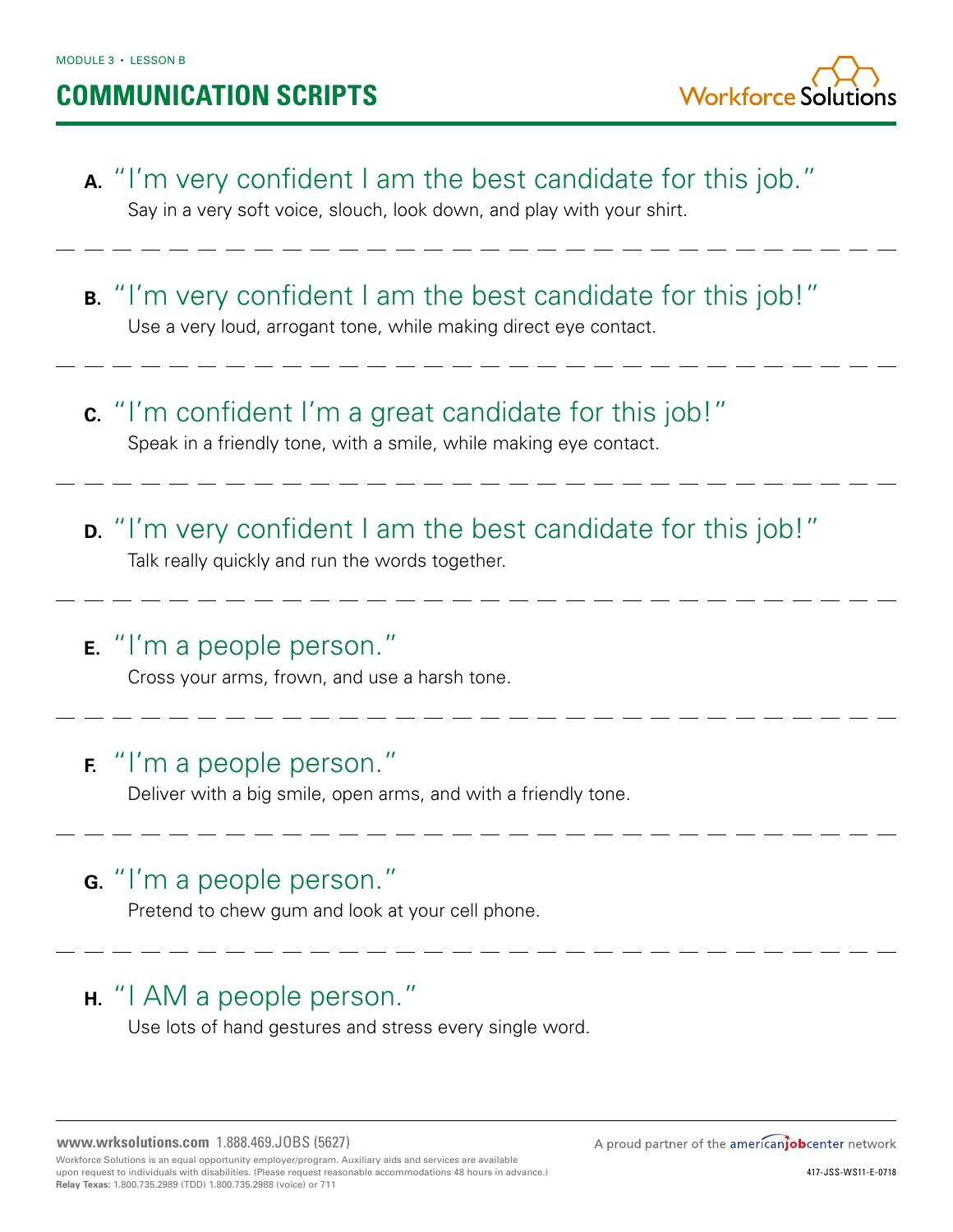

# **VOLUNTEER #1 SCRIPT**

**Facilitator:** "Tell me about yourself."

**Volunteer:**

"What do you want to know?"

**Facilitator:** "Describe your experience."

**Volunteer:** Choose ONE of the answers below and give no other information.

• "Like what for instance?"

- "What exactly are you looking for?"
- "What job are you hiring for again?"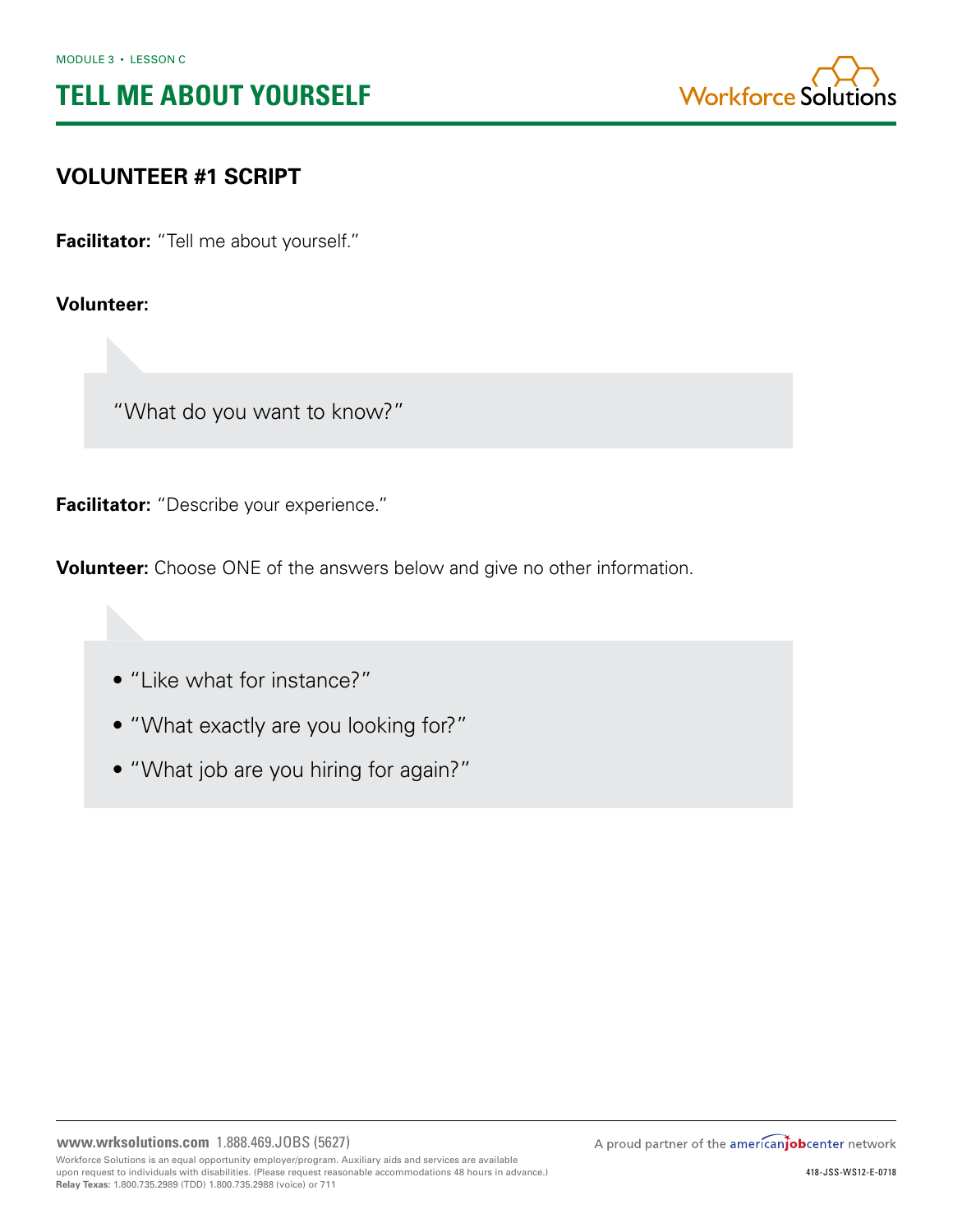

# **VOLUNTEER #2 SCRIPT**

**Facilitator:** "Tell me about yourself."

**Volunteer:**

Well, I was born and raised in Houston. I mostly hang out with my friends and go to clubs on the weekends. I have the finest clothes and love music. I DJ on the weekends a lot and make a lot of money. I have had a couple of jobs but didn't like most of my bosses, but you know I did it. I got a family to feed and rent to pay, and my momma lives not too far from me. And she needs some help too.

I have been out of work for about six months now and I really need a job. I mean I'm not sure how I am going to pay my bills this month if you don't hire me. I'm truly willing to do just about anything if you will give me a chance.

**Facilitator:** "Can you work the 7 a.m. to 3 p.m. shift?"

# **Volunteer:**

Yes, but I have to take my kids to daycare, so I won't actually be able to come in until about 9 a.m."

**www.wrksolutions.com** 1.888.469.JOBS (5627) Workforce Solutions is an equal opportunity employer/program. Auxiliary aids and services are available upon request to individuals with disabilities. (Please request reasonable accommodations 48 hours in advance.) **Relay Texas:** 1.800.735.2989 (TDD) 1.800.735.2988 (voice) or 711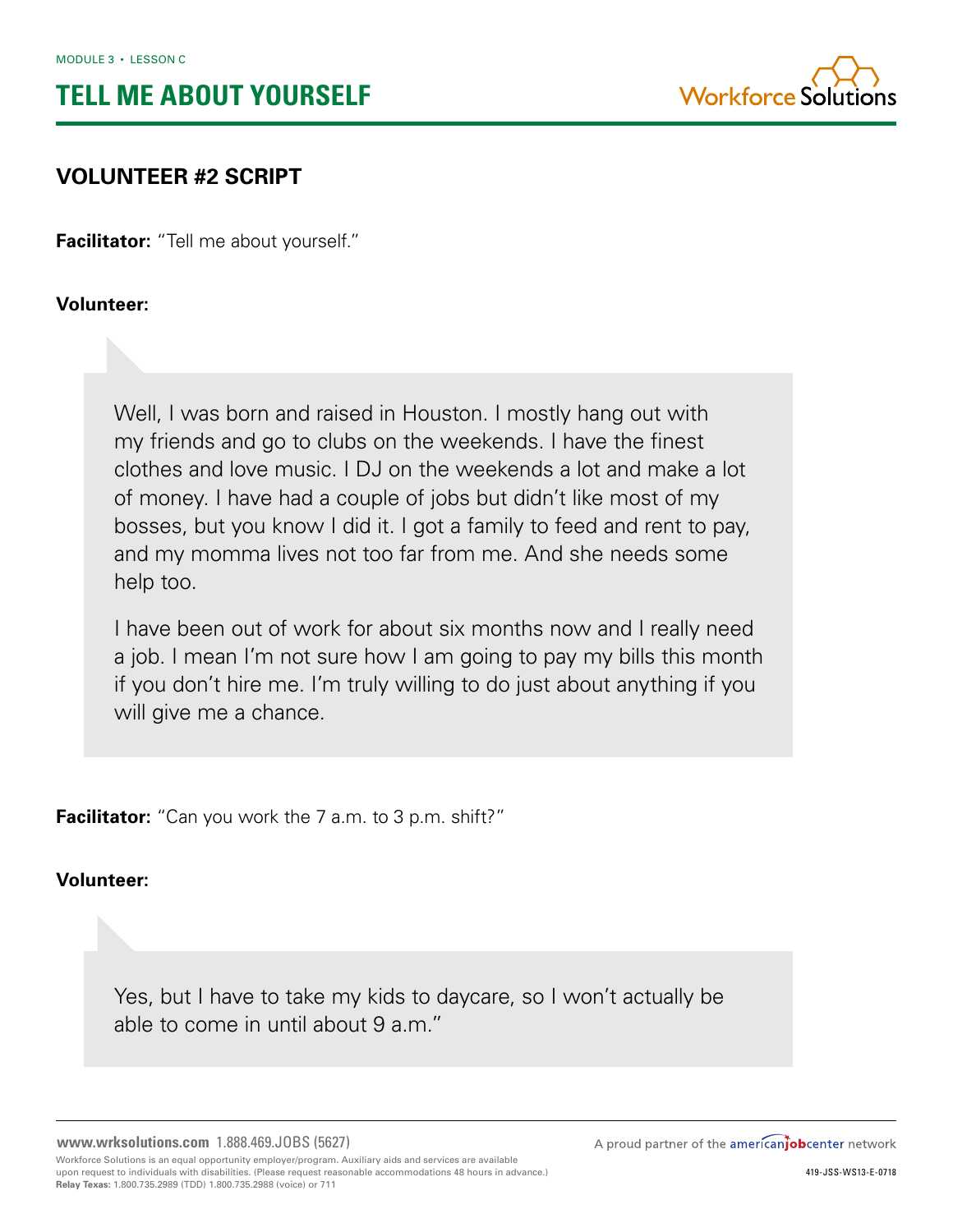

# **VOLUNTEER #3 SCRIPT**

**Facilitator:** "Tell me about yourself."

**Volunteer:** Act out the tip and read the script.

TIP: When you enter the room, shake hands, make eye contact, and introduce yourself to every person on the interview panel.

My name is \_\_\_\_\_\_\_\_\_\_\_\_\_\_\_\_\_\_. I have worked in construction about 2 ½ years, and I have laid concrete and worked in new construction. I have built frames and installed doors, have roofing experience and laid shingles. I'm good at using heavy equipment, drills, and nail guns. I have my own car, steel-toed boots, and safety equipment.

I have worked with and learned from a Master Electrician. Some projects I've worked on include Memorial Hermann hospital projects, local restaurants, and hotel buildings. I am coachable, get along well with others, and am looking for work in construction.

**Relay Texas:** 1.800.735.2989 (TDD) 1.800.735.2988 (voice) or 711

A proud partner of the americanjobcenter network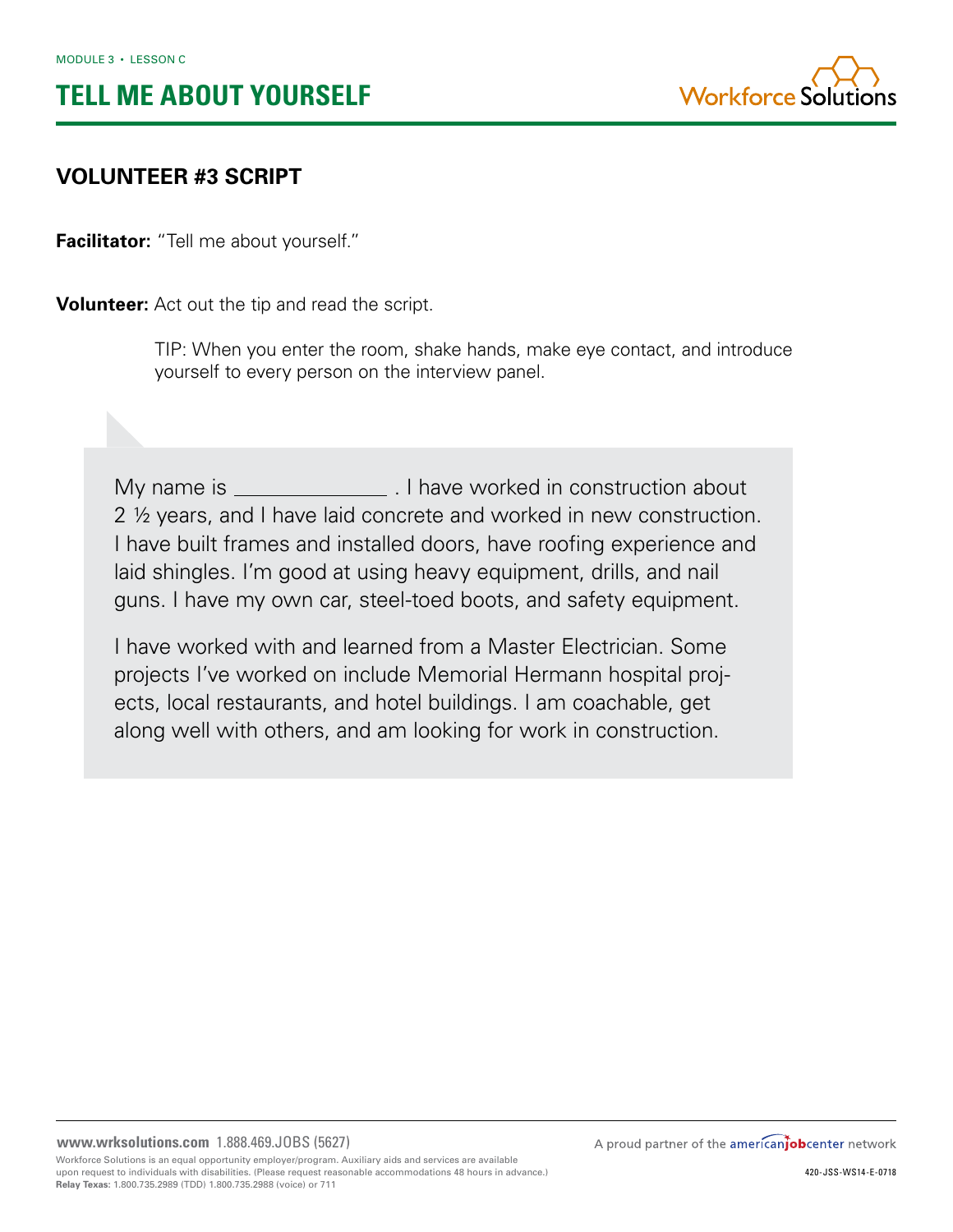# **SPEED INTERVIEWING EVALUATION**



NAME: WE have a series of the series of the series of the series of the series of the series of the series of the series of the series of the series of the series of the series of the series of the series of the series of

| RATE THE CANDIDATE                                            | <b>POOR</b> |                |   |                         | <b>GREAT</b> |
|---------------------------------------------------------------|-------------|----------------|---|-------------------------|--------------|
| Tell me about yourself.                                       | 1           | $\overline{2}$ | 3 | 4                       | 5            |
| Notes:                                                        |             |                |   |                         |              |
|                                                               |             |                |   |                         |              |
| How would previous supervisors describe you?                  | 1           | $\overline{2}$ | 3 | $\overline{\mathbf{4}}$ | 5            |
| Notes:                                                        |             |                |   |                         |              |
|                                                               |             |                |   |                         |              |
|                                                               |             |                |   |                         |              |
| How do you go about prioritizing tasks?                       | 1           | $\overline{2}$ | 3 | $\overline{\mathbf{4}}$ | 5            |
| Notes:                                                        |             |                |   |                         |              |
|                                                               |             |                |   |                         |              |
| Tell me about a time you failed and what you learned from it. | 1           | $\overline{2}$ | 3 | $\overline{\mathbf{4}}$ | 5            |
| Notes:                                                        |             |                |   |                         |              |
|                                                               |             |                |   |                         |              |
|                                                               |             |                |   |                         |              |
| Why should I hire you?<br>Notes:                              | 1           | $\overline{2}$ | 3 | $\overline{\mathbf{4}}$ | 5            |
|                                                               |             |                |   |                         |              |
|                                                               |             |                |   |                         |              |
| Do you have any questions?                                    | 1           | $\overline{2}$ | 3 | 4                       | 5            |
| Notes:                                                        |             |                |   |                         |              |
|                                                               |             |                |   |                         |              |
| Rate the candidate's body language.                           | 1           | $\overline{2}$ | 3 | $\overline{4}$          | ხ            |
| Notes:                                                        |             |                |   |                         |              |
|                                                               |             |                |   |                         |              |
|                                                               |             |                |   |                         |              |
| Rate your overall impression of the candidate.                | 1           | $\overline{2}$ | 3 | $\overline{\mathbf{4}}$ | 5            |
| Notes:                                                        |             |                |   |                         |              |
|                                                               |             |                |   |                         |              |

**www.wrksolutions.com** 1.888.469.JOBS (5627)

Workforce Solutions is an equal opportunity employer/program. Auxiliary aids and services are available<br>upon request to individuals with disabilities. (Please request reasonable accommodations 48 hours in advance.)<br>**Relay**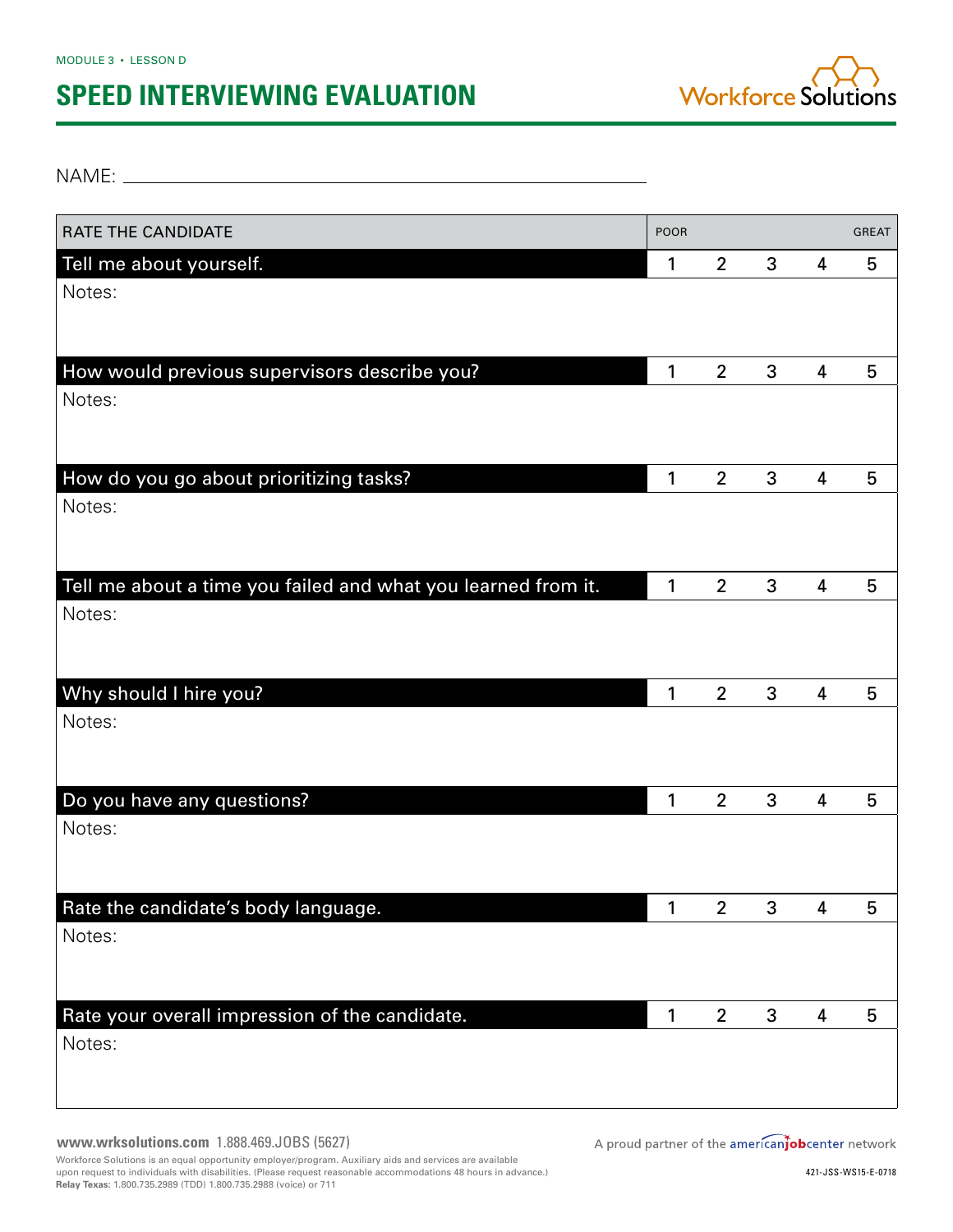# **JOB DESCRIPTION**



## **ADMINISTRATIVE ASSISTANT**

**Staffing Now, Pearland, TX – STAFFING NOW,** *a division of SNI Companies*, has partnered with a client in the **Consulting Industry** seeking to hire an **Administrative Assistant** to support its **Pearland TX** office. IMMEDIATE START opportunity! Additional details are below.

**Position:** Administrative Assistant **Location:** Pearland, TX 77584 **Type of hire:** contract to hire **Pay:** \$18.00 per hour to start and \$40,000 FTE **Hours:** Monday—Friday (8:00 a.m.—5:00 p.m. with some flexibility)

## **Job Summary:**

- Under general supervision, the Office Assistant/Office Administrator is responsible for ensuring that the Company's commitments, goals, and objectives are on track
- Coordinating, organizing, and scheduling meetings for the Managing Partners. This would include:
	- Handling day-to-day schedules as well as booking conferences, hotels, rental cars, airfare or other travel needs.
- The position requires attending meetings to collect data and taking notes, tracking progress of action items and tasks, and providing status updates to the team(s).
- The Administrative Assistant is also required to review proposals and client documents and provide appropriate feedback, prepare and draft presentations, conduct research and present summary information to the Managing Partners.
	- Research and updates include providing industry trends, general news and current events, - potential blog.
- Managing expense reports, invoices, and following up with clients/vendors

## **Requirements:**

This role typically requires at least 1—2 years of experience in an office environment. A general business degree is preferred. Basic Microsoft Office skills required.

## **Special note:**

Candidate must be able to drive to and attend client meetings at various locations.

**Relay Texas:** 1.800.735.2989 (TDD) 1.800.735.2988 (voice) or 711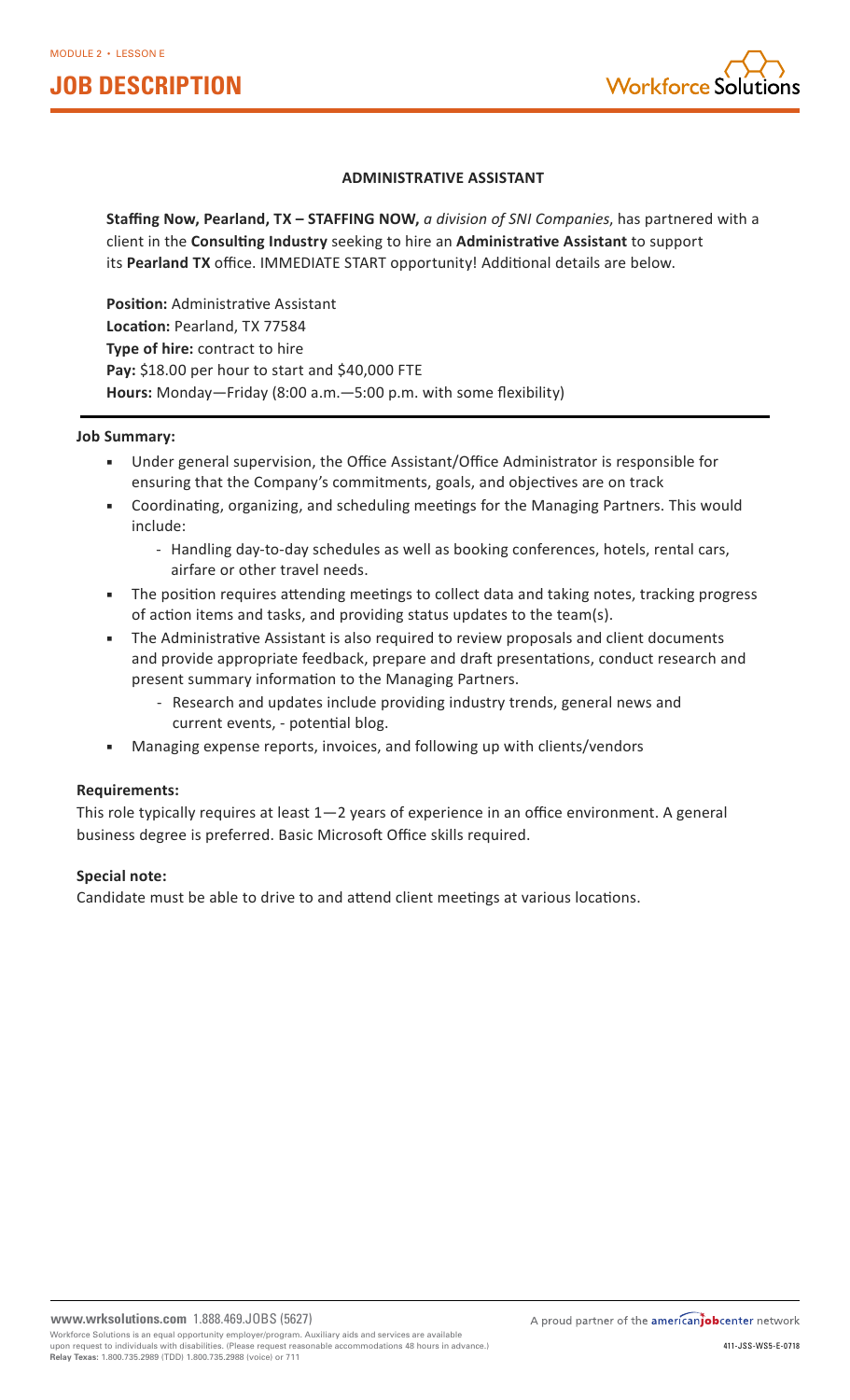# **WHAT'S WRONG WITH THIS RESUME?**



# BETTY BOOP

3456 Cartoon Drive

Home: 555.123.4567 \* Cell: 555.123.9876 \* E-mail: bettyboop@aol.com

# OBJECTIVE:

Seeking a positon were I can provide clerical support.

# **QUALIFCATIONS:**

- **Computer Skills:** WordPerfect 5.1, DOS, Microsfot word, Excel,,Powerpoint, Outlook, access, Lotus 123 PEoplsoft
- Analyzed internal processes and plans and implemented policy changes
- Supervised and trained clerical office staff
- Listened to and resolved customer complaints
- \* Handled high pressure phone calls
- Dictaphone transcription at 65+ wpm

# **WORK HISOTRY:**

| <b>Houston Municipal Court</b> | <b>Deputy Court Clerk</b> | $2004 -$ Present                                                                              |
|--------------------------------|---------------------------|-----------------------------------------------------------------------------------------------|
|                                |                           | Entered court datain Justice info mgmt system; answered phones; directed citizens to right    |
| curtroom.                      |                           |                                                                                               |
|                                |                           | • Communicated and interacted with citizens, attorneys, judges and law enforcement officials. |

• Prepared dialy and weekly reports of court activity.

# *Human Resources Specialist* **Happy Place** 10/03 – 2/04 • Supervised and trained 10employees in Data Entry

- Developed reports for daily tracking of all coders
- Prioritized work and managed business relationships

## Lifetime Commitment **Secretary** 1/03 – 1980

• Compiled, copied, sorted, and filed records of office activities

# **EDUCATION:**

## **Secretary I-III, Texas Paraprofessional Certification 1979** *High School GED June 1, 1978*

**www.wrksolutions.com** 1.888.469.JOBS (5627)

Workforce Solutions is an equal opportunity employer/program. Auxiliary aids and services are available upon request to individuals with disabilities. (Please request reasonable accommodations 48 hours in advance.) **Relay Texas:** 1.800.735.2989 (TDD) 1.800.735.2988 (voice) or 711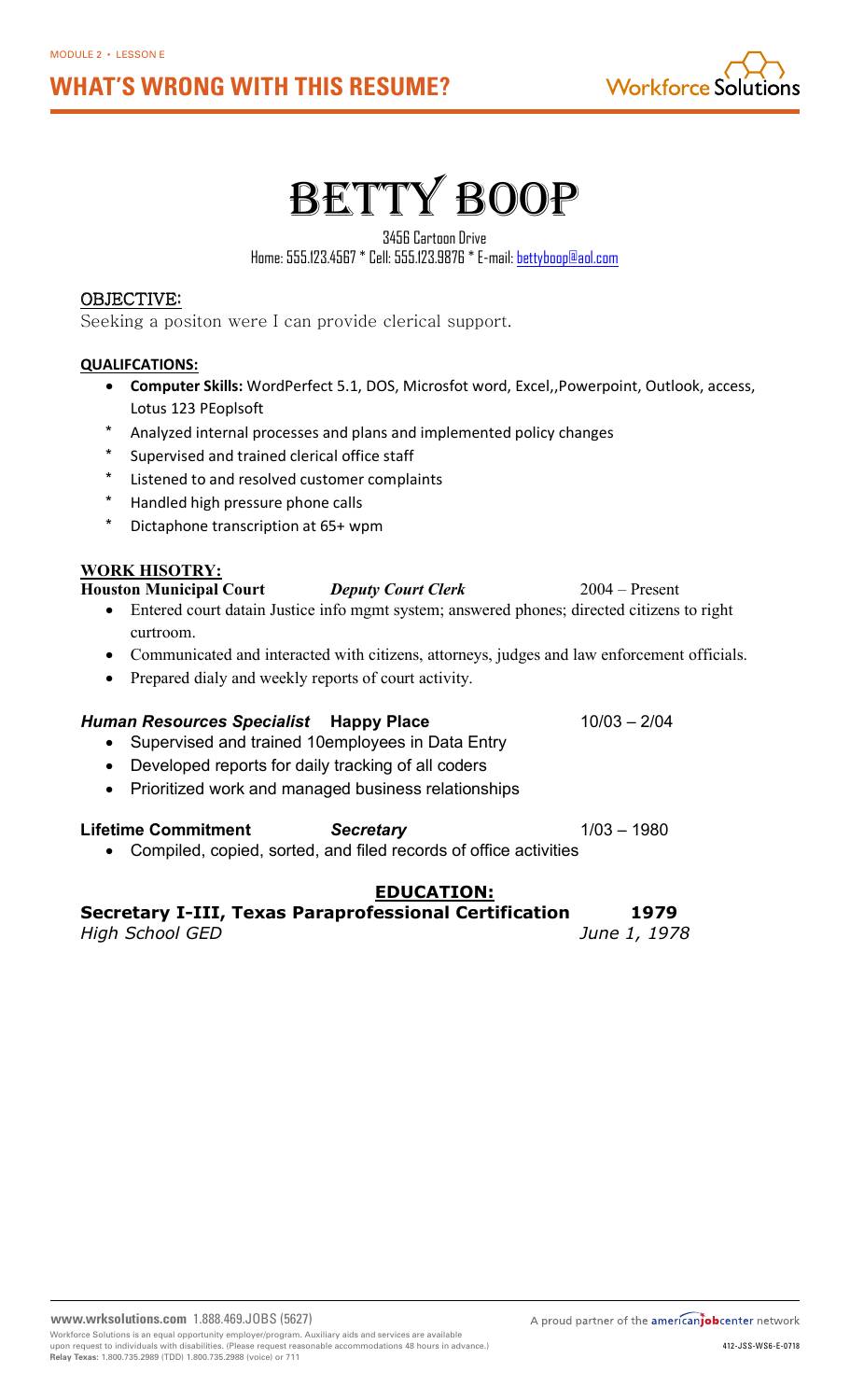# **WHAT'S WRONG WITH THIS RESUME?**



## JAMES JARVIS

301 Estelle, Houston, TX 77003 • 832.376.2542 • james.jarvis@gmail.com • linkedin.com/in/jamesjarvis

## ACCOUNTANT, JOB POSTING #45342

College student with 2+ years experience in customer service. Member of Student Government Association and volunteer for Habitat for Humanity. Currently works on individual projects and in team environments. Understands tax, managerial, state/federal compliance and Generally Accepted Accounting Principles (GAAP). Looking to use knowledge of accounting principles to impact the bottom line at ABC Corp.

## EMPLOYMENT EXPERIENCE

Resident Assistant – Calhoun Lofts – Houston, Texas: January 2016 - Present

- Conducts room visits in a 500 unit complex
- Checks inventory on supplies and equipment for office usage
- Presents to audiences of 15-30 staff employees and residents on new safety policies and procedures
- Uses Calhoun Loft's specific software to balance all Request for Proposals valuing of \$1000+

## Sales Associate – Target – Spring, Texas: July 2014 – December 2015

- Used QuickBooks Point of Sale system to balance deposits of \$3000+ at day of business end
- Audited store inventory of various departments to report lost items
- Ran reports to assure management was meeting weekly sales targets of 80%

## EMPLOYABLE SKILLS

Customer Service:

- Provides excellent customer service 20+ residents on a daily basis
- Uses Target's Universal Customer Service Code of Conduct in current and volunteer roles
- Works well in teams

Leadership:

- Motivates 15+ residents in their student life daily
- Presents positive image and mind-set to residents and customers
- Delegated tasks to fellow Student Government officers at UH

## Computer usage:

- Advanced proficiency in various software including Microsoft Office Suite and
- Can operate hardware, such as printers, copiers, scanners, and fax machines
- Learns company specific software quickly

## EDUCATIONAL BACKGROUND

University of Houston - Houston, TX - January 2015 - August 2018 (Expected) Bachelor of Business Administration, Accounting

Lone Star College – Spring, TX – August 2013 – December 2014 Associates Degree. General Studies

## **HONORS**

Treasurer, University of Houston's Financial Management Association Fall 2015- Spring 2016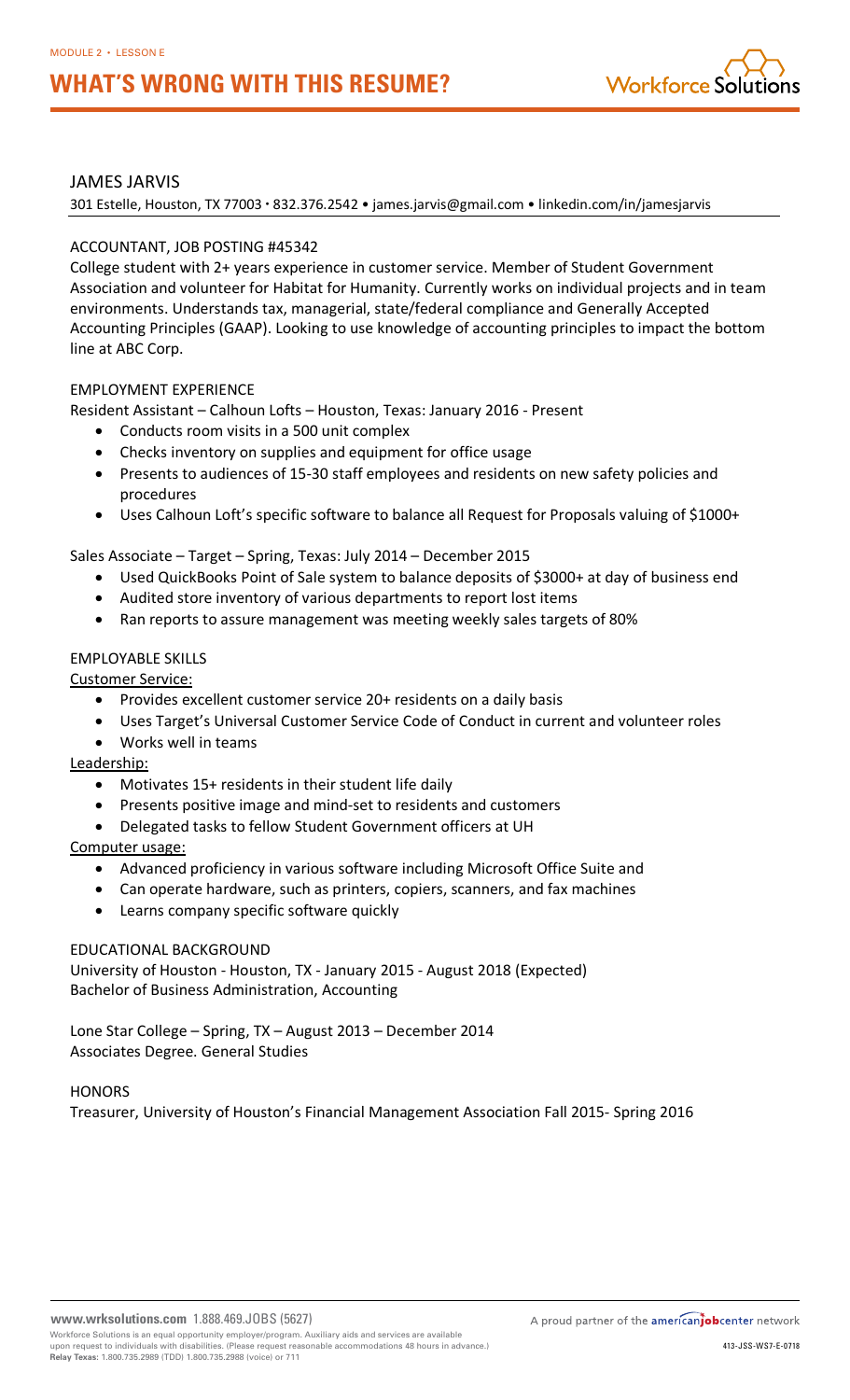# **WHAT'S WRONG WITH THIS RESUME?**



Kathy Guessing P.O. Box 111 Houston, Texas 77777 (555) 123-1155 keepinguguessing@hotmail.com

# **Administrative Skills**

Computer Skills: Microsoft Word, Excel, PowerPoint, Internet Explorer, typing 55 wpm

Office Skills: Customer service, answering phones, faxing, copying, filing

Additional Skills: Money handling, order processing, timesheets, bank deposits, payroll processing

# **Work History**

Assistant Manager, Creative Detailing, 10–16 Owner, Guessing, Inc., 03–10 Customer Service, 4B's, 00–03

# **Education**

Walton University, BSBA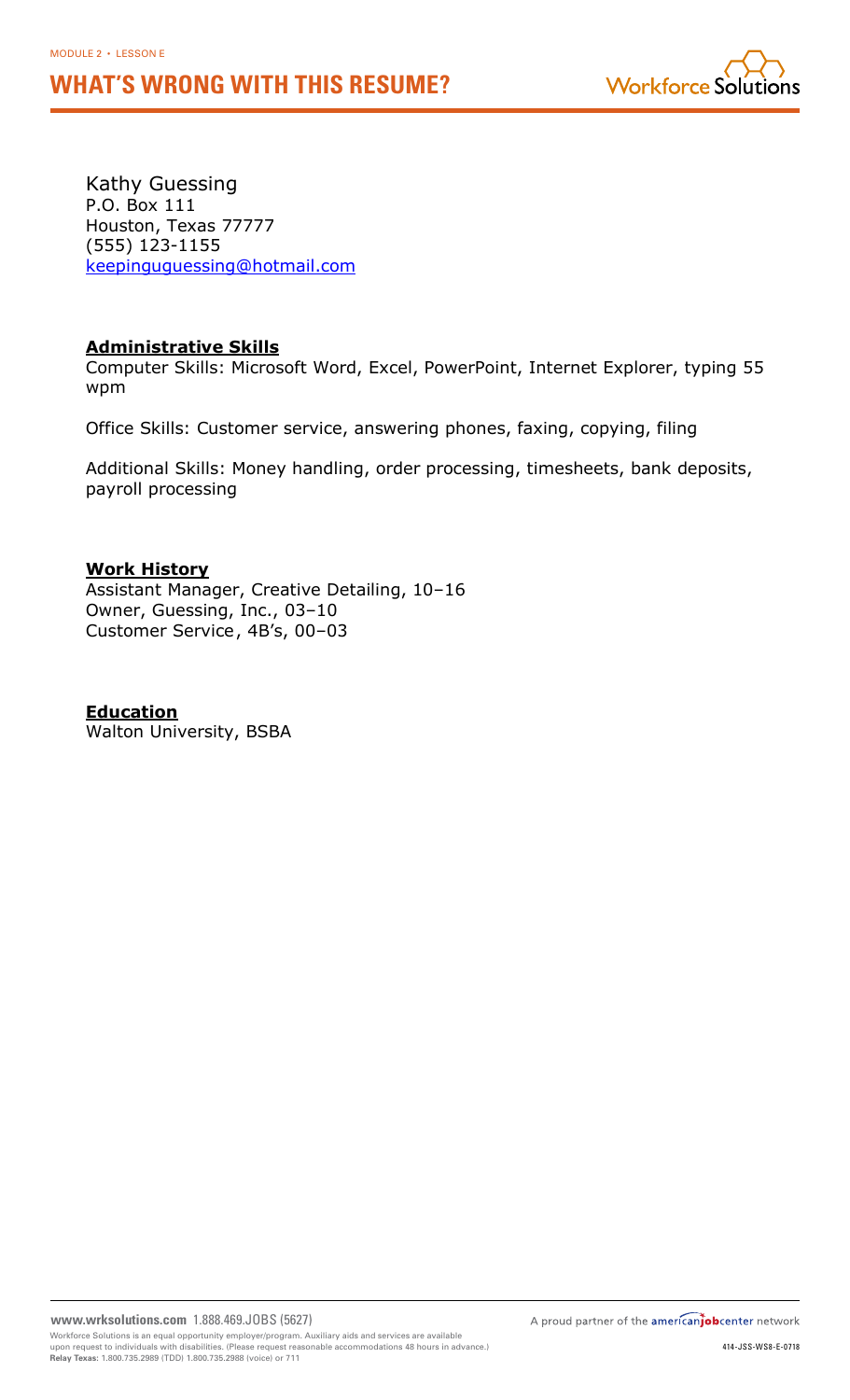# **Administrative Assistant**

**Patty Cakes** 123 Second Street, Houston, Texas 77123 (281) 123-1234 / (281) 123-5678 pattycakepattycakebakersman@yahoo.com

Team player with over ten years of experience in providing clerical and secretarial support to staff. Seeking a position where I can use my experience to provide support to your staff. Knowledgeable of all basic office functions including answering multi-line phone systems, using fax machines, copy machines, printers, scanners, and computers. Skilled in creating and modifying files in many computer applications including Microsoft Office. Also skilled in the use of Peoplesoft and Quickbooks.

# **Experience:**

Money Makers Administrative Assistant 01/12 – 05/18

- Provide administrative support for the team, including assisting clients, managers, and colleagues
- Initiate due diligence process for existing and potential clients
- Coordinate with client services team to handle requests for high net-worth clients
- Complete and reconcile expense reports via ePay

**WHAT'S WRONG WITH THIS RESUME?**

- Maintain manager's contact list and coordinate invitation lists for meetings and events
- Coordinate international and domestic travel arrangements
- Gather and disburse all incoming and outgoing mail

Grin & Barrett Company Team Administrator 01/09 – 12/11

- Assist with reviewing incoming and closing documents such as credit agreements, amendments, waivers, promissory notes, insurance certificates, and stock certificates
- Scan and post legal documents to intralinks for internal use and send via e-mail for external use
- Monitor current, past due, and upcoming reporting requirements in compliance database

• Provide all administrative duties for 11 person team with 85 lending relationships • Assist team members and credit services with circulation of daily borrowing reports

Fun Ride Enterprise Team Administrator 10/07 – 12/08

#### Show Me Incorporated  $0.5/03 - 9/07$ Credit Administrator (09/06 – 09/07)

• Coordinate travel arrangements, maintain time and attendance reports, manage inventory of supplies

- Promoted to credit administrator in recognition of superior work ethic, attention to detail, and interpersonal skills
- Provide credit administration functions for 10 person team with 95 lending relationships
- Assist with review of compliance certificates and waiver / amendment requirements
- Assist team members with submission and circulation of credit applications (CATS)

Team Administrator (04/06 – 08/06)

Requested and was granted the opportunity to manage additional responsibilities of co-worker out on medical leave

## Record Keeper (05/03 – 03/06)

• Maintain credit files for 150 accounts in the consumer goods, financial institutions, and healthcare sectors for credit capital markets

## **Education:**

**www.wrksolutions.com** 1.888.469.JOBS (5627)

Mount Everest Institute Certificate in Business Administration 12/09 – 12/11